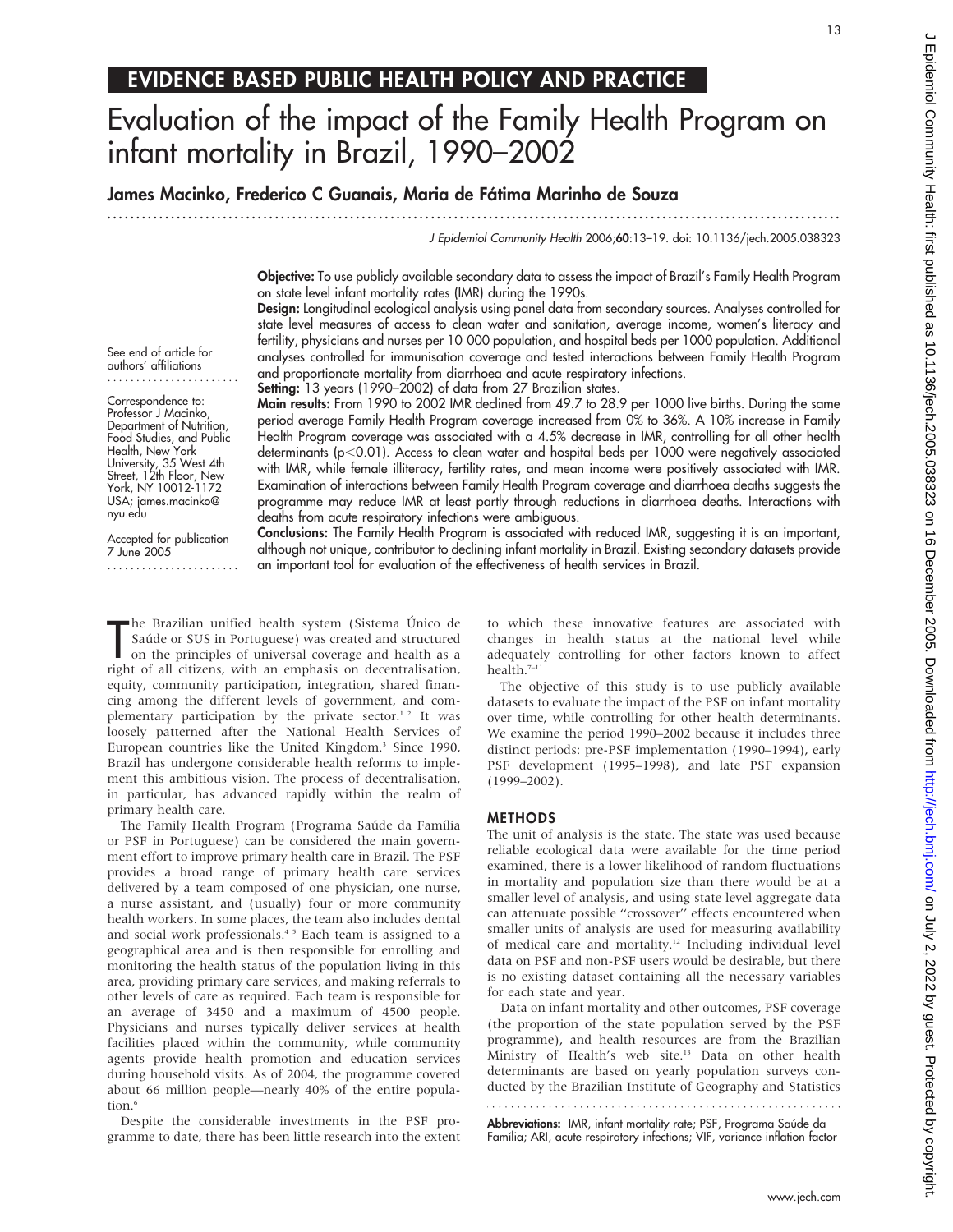|                                                      |                  | Year                     |          |           |                         |
|------------------------------------------------------|------------------|--------------------------|----------|-----------|-------------------------|
| Variable                                             | <b>Statistic</b> | 1990                     | 1996     | 2002      | <b>Change 1990-2002</b> |
| Infant mortality rate (per 1000 live births)         | mean             | 49.71                    | $36.22*$ | 28.91+    | $-20.79$ ±              |
|                                                      | (SD)             | (20.32)                  | (14.90)  | (11.36)   |                         |
| Coverage of Family Health Program (%)                | mean             | 0.00                     | $1.82*$  | 36.06+    | 36.06‡                  |
|                                                      | (SD)             |                          | (3.08)   | (17.90)   |                         |
| Households with access to clean water supply (%)     | mean             | 62.47                    | $75.41*$ | $82.13 +$ | 19.66‡                  |
|                                                      | (SD)             | (21.82)                  | (17.59)  | (15.07)   |                         |
| Households with access to sewerage (%)               | mean             | 39.73                    | 47.57    | 54.05+    | 14.32‡                  |
|                                                      | (SD)             | (23.26)                  | (23.73)  | (21.44)   |                         |
| Income per capita (in constant 2001 R\$)             | mean             | 284.26                   | 307.58   | 323.72    | 39.46                   |
|                                                      | (SD)             | (134.86)                 | (114.01) | (124.5)   |                         |
| Female illiteracy rate (%)                           | mean             | 22.11                    | $16.94*$ | 13.60+    | $-8.51 \pm$             |
|                                                      | (SD)             | (10.71)                  | (8.52)   | (6.84)    |                         |
| Fertility (average number children per woman)        | mean             | 3.35                     | $2.75*$  | $2.40 +$  | $-0.95$ ‡               |
|                                                      | (SD)             | (0.84)                   | (0.54)   | (0.49)    |                         |
| Physicians per 10000 population                      | mean             | 0.82                     | $0.97*$  | $1.07+$   | $0.25$ ‡                |
|                                                      | (SD)             | (0.55)                   | (0.62)   | (0.66)    |                         |
| Hospital beds per 1000 population                    | mean             | 3.06                     | 3.01     | $2.40+$   | $-0.65$ ‡               |
|                                                      | (SD)             | (1.00)                   | (0.81)   | (0.55)    |                         |
| Nurses per 10000 population                          | mean             | 2.31                     | $3.01*$  | 4.74      | $2.42+$                 |
|                                                      | (SD)             | (2.55)                   | (2.51)   | (2.21)    |                         |
| Proportionate mortality from diarrhoea (% of all     | mean             | 12.27                    | $7.32*$  | $4.83 +$  | $-7.44‡$                |
| deaths of children under 5 years)                    | (SD)             | (4.20)                   | (2.98)   | (2.47)    |                         |
| Proportionate mortality from ARI (% of all deaths of | mean             | 9.48                     | $7.44*$  | $5.32 +$  | $-3.49‡$                |
| children under 5 years)                              | (SD)             | (2.50)                   | (2.13)   | (1.57)    |                         |
| Immunisation coverage (TB)¶ (% of children under 5)  | mean             | <b>NA</b>                | 104.68   | $113.01+$ | $13.27+$                |
|                                                      | (SD)             |                          | (14.68)  | (8.48)    |                         |
| Immunisation coverage (measles)¶ (% of children      | mean             | <b>NA</b>                | 76.10    | 96.59+    | 20.49+                  |
| under 5)                                             | (SD)             | $\overline{\phantom{0}}$ | (14.09)  | (12.14)   |                         |

\*Significant difference 1996 compared with 1990 (p<0.05). †Significant difference 2002 compared with 1996 (p<0.05). ‡Significant difference 2002 compared with 1990 (p<0.05). ¶Immunisation coverage may exceed 100%. NA, data not available; ARI, acute respiratory infections.

(IGBE) and developed for state level representativity by the Institute of Applied Economic Research (IPEA).14 15

The infant mortality rate (IMR) (expressed as the number of deaths of children under 1 year of age per 1000 live births in the same year) is used as the dependent variable. We use IMR in this study because the improvement of child health is a PSF programme priority. We use estimates of IMR that are adjusted for underreporting of child deaths in some areas of the country.<sup>16 17</sup>

Independent variables known to influence infant mortality include socioeconomic conditions (proportion of the population with access to adequate water supply and adequate sanitation installations, and income per capita in 2001 inflation adjusted Brazilian reais) women's development indicators (proportion of women over 15 who are illiterate, and the average number of children per woman), and health services indicators (physicians and nurses per 10 000 population, and hospital beds per 1000).<sup>18 19</sup>

About 10% of independent variable data were missing for one or two years for some states. Missing data were imputed using linear interpolation from within state time series.<sup>20</sup> Sensitivity tests using dummy variables to represent the pattern of missing values suggested that the they could be treated as missing at random.<sup>21</sup>

#### Statistical analyses

This study is a longitudinal analysis that uses panel data from all 27 Brazilian federative units (composed of the 26 states and the federal district, Brasília) for every year between 1990 and 2002. The study uses a fixed effects specification to correct for serial correlation of repeated measures and to control for time invariant unobserved or unobservable state characteristics.<sup>22</sup> An alternative approach, the random effects model, was rejected because of results of the Hausman test  $(p<0.001)$  that tested correlation between the regressors and error terms.<sup>22</sup>

One advantage of the fixed effects model over cross sectional analyses is that it is able to control for unmeasured time invariant characteristics of the state (such as geography, historical disadvantages, or local cultural practices) that might influence health outcomes.<sup>23</sup> We also include a year specific effect to control for unmeasured time variant characteristics such as new developments in technology or changes in national health policies that would affect all states during the period of the study. The disadvantage of the fixed effects approach is that the results obtained are conditional on the data used to estimate them; that is, results cannot be generalised to other years or states not included in the study.<sup>23</sup>

We performed a number of sensitivity tests including using robust (Huber/White/sandwich) standard errors, using Prais-Winsten regression to control for potential heteroskedasticity and AR-1 autocorrelation, and transforming the dependent variable to a logarithmic scale.<sup>24</sup> To control for potential multicollinearity, we transformed explanatory variables with high (over 10) variance inflation factors (VIFs) into dummy variables representing high (over 75th centile) values. The models with transformed models reduced average VIFs to less than six. We also tested models that weighted states by the number of live births. None of these alternative specifications significantly affected the sign, significance, or main conclusions reached with the fixed effects models, suggesting that the results presented here are robust.

To compare how variables changed over time, we calculate the mean values and standard deviations for 1990, 1996, and 2002 as well as the total change for each variable from 1990 to 2002. Differences in mean values between time periods were assessed using  $t$  tests. Results of regression models are presented as a series of nested models. The F test is used to assess whether the inclusion of an additional set of independent variables improved regression models. To compare the magnitude of the effects of the main explanatory variables on IMR, we present their marginal effects. This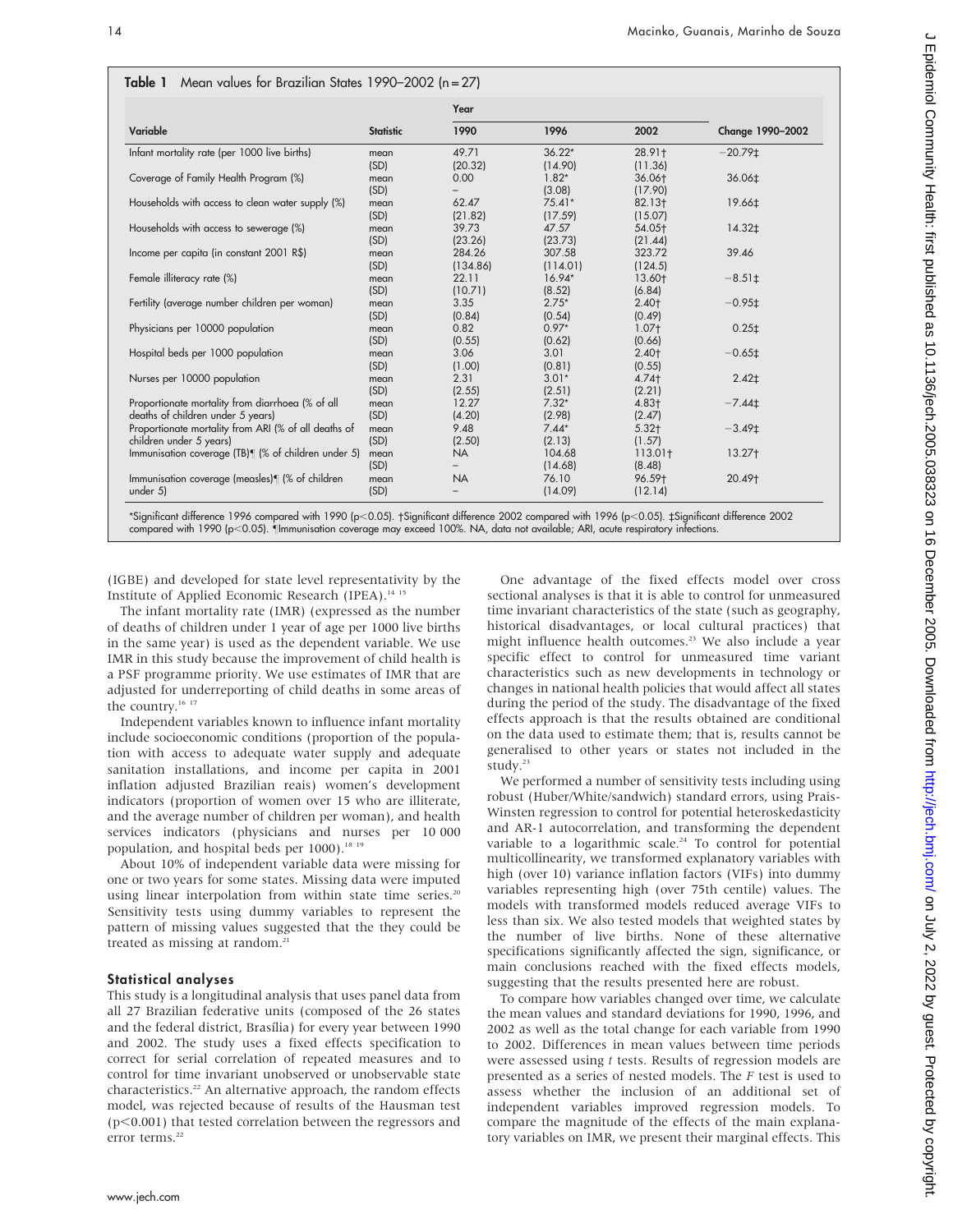| Variable                       | Model 1    | Model 2    | Model 3    | Model 4                  |
|--------------------------------|------------|------------|------------|--------------------------|
| Family Health Program          | $-0.219**$ | $-0.184**$ | $-0.152**$ | $-0.171**$               |
| (% of population)              | (0.023)    | (0.022)    | (0.021)    | (0.021)                  |
| Water access                   |            | $-0.218**$ | $-0.107**$ | $-0.109**$               |
| (% population)                 |            | (0.039)    | (0.04)     | (0.040)                  |
| Sewerage access                |            | 0.037      | 0.038      | 0.051                    |
| (% population)                 |            | (0.028)    | (0.026)    | (0.026)                  |
| Mean income                    |            | $0.011*$   | $0.018**$  | $0.015**$                |
| (in constant R\$)              |            | (0.005)    | (0.005)    | (0.005)                  |
| Female illiteracy              |            |            | $0.662**$  | $0.630**$                |
| (% women $>15$ years)          |            |            | (0.105)    | (0.104)                  |
| Fertility                      |            |            | $2.439**$  | $2.378**$                |
| (mean number children/woman)   |            |            | (0.866)    | (0.881)                  |
| Physicians                     |            |            |            | $-1.735$                 |
| (per 10000 population)         |            |            |            | (0.527)                  |
| <b>Nurses</b>                  |            |            |            | $-0.423$                 |
| (per 10000 population)         |            |            |            | (0.239)                  |
| Hospital beds                  |            |            |            | $-1.735**$               |
| (per 1000 population)          |            |            |            | (0.527)                  |
| Constant                       | 49.706**   | 58.697**   | 27.037**   | 35.465**                 |
|                                | (0.531)    | (2.633)    | (4.788)    | (5.306)                  |
| Observations                   | 351        | 351        | 351        | 351                      |
| Number of states               | 27         | 27         | 27         | 27                       |
| $R^2$ (within)                 | 0.868      | 0.882      | 0.901      | 0.905                    |
| $F$ test (model 2 $v$ model 1) |            | $12.07**$  |            | $\overline{\phantom{0}}$ |
| $F$ test (model 3 $v$ model 2) |            |            | 29.46**    |                          |
| F test (model 4 v model 3)     |            |            |            | $4.53**$                 |

|                                | <b>Interaction effects</b><br>Model 5 | Immunisation coveraget Lagged PSF $(-1 \text{ year})$<br>Model 6 | Model 7                                              | Stratified by region (N, NE; S, SE,<br>CW) |                     |
|--------------------------------|---------------------------------------|------------------------------------------------------------------|------------------------------------------------------|--------------------------------------------|---------------------|
| Variable                       |                                       |                                                                  |                                                      | Model 8 <sup>±</sup>                       | Model 9§            |
| Family Health Program          | $-0.143**$                            | $-0.087**$                                                       | $\overline{\phantom{0}}$                             | $-0.142**$                                 | $-0.047**$          |
| (% of population)              | (0.021)                               | (0.014)                                                          |                                                      | (0.025)                                    | (0.015)             |
| Family Health Program          |                                       |                                                                  | $-0.194**$                                           |                                            |                     |
| $(1 \text{ year } \text{lag})$ |                                       |                                                                  | (0.023)                                              | $\qquad \qquad -$                          |                     |
| Access to clean water          | $-0.103**$                            | $-0.114**$                                                       | $-0.116**$                                           | $-0.097*$                                  | 0.007               |
| (% population)                 | (0.039)                               | (0.040)                                                          | (0.040)                                              | (0.042)                                    | (0.034)             |
| Sewerage access                | 0.038                                 | $0.061**$                                                        | $0.059*$                                             | 0.052                                      | $-0.002$            |
| (% population)                 | (0.026)                               | (0.019)                                                          | (0.025)                                              | (0.028)                                    | (0.021)             |
| Mean income                    | $0.012*$                              | $0.017**$                                                        | $0.017**$                                            | 0.003                                      | 0.002               |
| (in constant R\$)              | (0.005)                               | (0.005)                                                          | (0.005)                                              | (0.006)                                    | (0.003)             |
| Female illiteracy              | $0.545**$                             | $0.509**$                                                        | $0.505**$                                            | $0.385**$                                  | 0.139               |
| (% women $>15$ years)          | (0.102)                               | (0.092)                                                          | (0.099)                                              | (0.112)                                    | (0.095)             |
| Fertility                      | $1.877*$                              | 0.625                                                            | $2.785**$                                            | $4.635**$                                  | $3.718**$           |
| (mean number children/woman)   | (0.859)                               | (0.898)                                                          | (0.913)                                              | (1.147)                                    | (1.132)             |
| Physicians                     | $-1.886$                              | $-0.719$                                                         | $-0.272$                                             | $-5.966**$                                 | 1.117               |
| (per 10000 population)         | (1.427)                               | (1.001)                                                          | (1.337)                                              | (2.067)                                    | (0.693)             |
| Nurses                         | $-0.422$                              | 0.133                                                            | $-0.327$                                             | $-0.434$                                   | $0.523**$           |
| (per 10000 population)         | (0.232)                               | (0.207)                                                          | (0.229)                                              | (0.307)                                    | (0.119)             |
| Hospital beds                  | $-1.416**$                            | $-1.634**$                                                       | $-2.017**$                                           | 0.006                                      | $-0.790*$           |
| (per 1000 population)          | (0.531)                               | (0.482)                                                          | (0.521)                                              | (0.614)                                    | (0.342)             |
| High diarrhoea mortality       | $0.993*$                              |                                                                  | $\overline{\phantom{0}}$                             |                                            |                     |
| (≥10% of child deaths)         | (0.471)                               |                                                                  | $\overline{\phantom{0}}$                             |                                            |                     |
| PSF x diarrhoea interaction    | $-0.136**$                            |                                                                  |                                                      |                                            |                     |
|                                | (0.036)                               |                                                                  |                                                      |                                            |                     |
| High ARI mortality             | $-1.659**$                            |                                                                  | $\overline{\phantom{0}}$                             | $\overline{\phantom{0}}$                   |                     |
| $\approx 9\%$ of child deaths) | (0.465)                               |                                                                  | $\overline{\phantom{0}}$                             |                                            |                     |
| PSF x ARI interaction          | 0.265                                 |                                                                  |                                                      |                                            |                     |
|                                |                                       |                                                                  |                                                      |                                            |                     |
|                                | (0.195)                               | $-0.001$                                                         |                                                      |                                            |                     |
| Tuberculosis immunisation      |                                       |                                                                  |                                                      |                                            |                     |
| (% of children covered)        | $\overline{\phantom{0}}$              | (0.010)<br>$-0.008$                                              | $\overline{\phantom{0}}$<br>$\overline{\phantom{0}}$ |                                            |                     |
| Measles immunisation           |                                       |                                                                  |                                                      |                                            |                     |
| (% of children covered)        |                                       | (0.010)                                                          |                                                      |                                            |                     |
| Constant                       | 39.859**<br>(5.201)                   | 35.846**<br>(5.531)                                              | 35.645**<br>(5.316)                                  | 76.133**<br>(6.583)                        | 38.206**<br>(5.297) |
| Observations                   | 351                                   | 225                                                              | 324                                                  | 208                                        | 143                 |
| Number of states               | 27                                    | 27                                                               | 27                                                   | 16                                         | 11                  |
| $R^2$ (within)                 | 0.913                                 | 0.899                                                            | 0.902                                                | 0.944                                      | 0.979               |

Standard errors in parentheses; year and state fixed effects not shown. \*Significant (p<0.05); \*\*significant (p<0.01). †Covers the period 1994–2002 only<br>(because of missing immunisation data). ‡Results for the 16 states in central west regions only.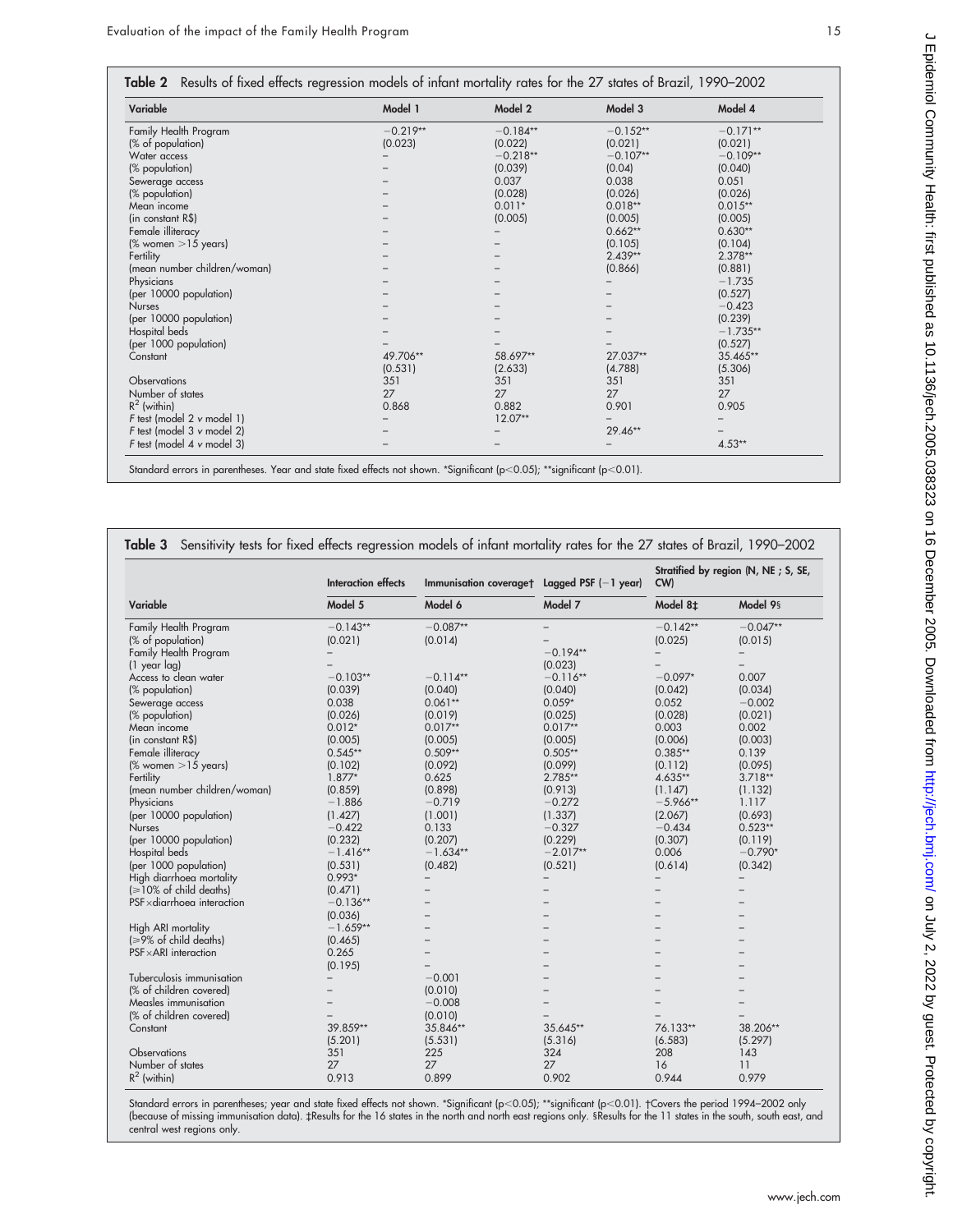| Independent variable                                          | Marginal effects: percentage change in infant mortality<br>associated with a 10% increase in the independent variablet |
|---------------------------------------------------------------|------------------------------------------------------------------------------------------------------------------------|
| Family Health Program<br>(% of population covered)            | $-4.56**$ (-5.68 to -3.44)                                                                                             |
| Water access<br>(% population covered)                        | $-2.92**$ (-5.01 to -0.84)                                                                                             |
| Hospital beds<br>(per 1000 population)                        | $-1.35**$ (-2.16 to -0.55)                                                                                             |
| Female illiteracy<br>(% women $>15$ years who are illiterate) | 16.82** (11.38 to 22.26)                                                                                               |
| Fertility<br>(mean number children/woman)                     | $1.78**$ (0.49 to 3.08)                                                                                                |
| Mean income<br>(in constant R\$)                              | $1.11**$ (0.37 to 1.85)                                                                                                |

statistic represents the percentage change in IMR given a 1% change in the independent variable when all other values set at their mean.<sup>25</sup>

We also assessed several potential pathways by which the PSF might influence IMR. Each of these pathways has a particular limitation so they are presented separately from the main analyses. Firstly, it is possible that reduction in IMR could be attributable to improvements in immunisations independent of the PSF programme, so we test a model that includes childhood immunisation (measles and tuberculosis vaccinations). However, immunisation data are only available after 1995.

Secondly, deaths from diarrhoea and from acute respiratory infections (ARI) are important determinants of IMR in developing countries.<sup>26</sup> To test the impact of PSF expansion on these pathways we created dummy variables representing states in the highest 75th centile of under 5 year old deaths from both of these conditions (called ''high diarrhoea deaths'' and ''high ARI deaths'', respectively). We then created interaction terms between these binary variables and PSF coverage to test if PSF expansion was associated with changes in mortality from these conditions.

To assess temporality, we test the PSF variable with a one year lag—that is, we estimate the effect of a previous year's PSF coverage on this year's IMR.

Finally, because there are great differences in economic development, education, and infrastructure between the poorer north and north eastern regions of Brazil, as compared with the south, south east, and central west regions, we present analyses stratified by region (the poorer northern regions compared with the richer southern ones) to test whether the PSF effect might differ between them.

## RESULTS

Table 1 presents descriptive statistics. By 2002, the IMR had declined to nearly half its 1990 rate and immunisation coverage reached over 95%. The PSF began expansion in the mid-1990s and covered more than a third of the Brazilian population by 2002. Child deaths from diarrhoea in 2002 were only a third of the 1990 rate, and deaths from acute respiratory infections were halved during the same period. Overall socioeconomic conditions also improved, although by 2002 barely 50% of the population had access to modern sewerage systems. Average income fluctuated each year and there was no significant increase over time. There was considerable progress in women's development: female illiteracy declined by a third, as did the average number of children per woman. Absolute rates of illiteracy are still high at 13%. In terms of health inputs, physicians and nurses

increased significantly, while the average number of hospital beds declined slightly.

Table 2 presents the results of the fixed effects analyses. Model 1 shows the bivariate relation between PSF and IMR: the larger the proportion of the state's population served by the PSF, the lower the expected IMR. Model 2 adds socioeconomic covariates to model 1. PSF coverage remains significant and negatively associated with IMR. In terms of covariates, access to water is negatively associated with IMR, while income is positively associated with it. Sewerage is not significant. The  $F$  test is statistically significant suggesting that addition of these covariates improves the explanatory power of model 2 over model 1.

Model 3 adds a set of variables related to women's health. Both female illiteracy and fertility rates are positively associated with infant mortality. The PSF coefficient remains significant and negative, and socioeconomic variables remain stable. Based on the results of the F test, model 3 is considered superior to the previous models.

Model 4 includes health system covariates. Physician and nurse supply are not significantly associated with IMR, but hospital beds per 1000 is associated. There is no change in any other covariate and PSF remains similar in magnitude, direction, and statistical significance. Results of the F test show that model 4 is superior to any previous models. The  $\mathbb{R}^2$ is 0.90 suggesting that the model explains up to 90% of the within state variation in IMR.

Table 3 presents sensitivity tests that further explore the relation between PSF and IMR at the state level. Model 5 tests the interaction terms between PSF coverage and states with high proportionate mortality from diarrhoea and ARI. The coefficient for high diarrhoea mortality is positive and significant, suggesting that states with higher proportionate mortality from diarrhoea also have higher IMR. The interaction variable for  $PSF \times$ diarrhoea is significant and negative suggesting that as PSF coverage increases, the contribution of diarrhoea to infant mortality decreases. The results for ARI present a different pattern: states with a higher proportion of deaths from ARI also have lower IMR and the interaction between PSF coverage and ARI was not significant.

# What is already known about the topic

There is evidence that comprehensive primary health care services can have a significant impact on improving child health, but most of this evidence does not assess longitudinal trends at the national level.

Dinight. Protected by copyright. Protected by Guest. Protect as 10. 2020 by copyright. Http://jech.pp.com/ July com/ July 2, 2022 by 10.2009.03823. Downloadd the manifold as 10.1136/jech.2012 on 16 December 2005. Downloadd Epidemiol Community Health: first published as 10.1136/jech.2005.0383223 on 16 December 2005. Downloaded from http://jech.bmj.com/ on July 2, 2022 by guest. Protected by copyright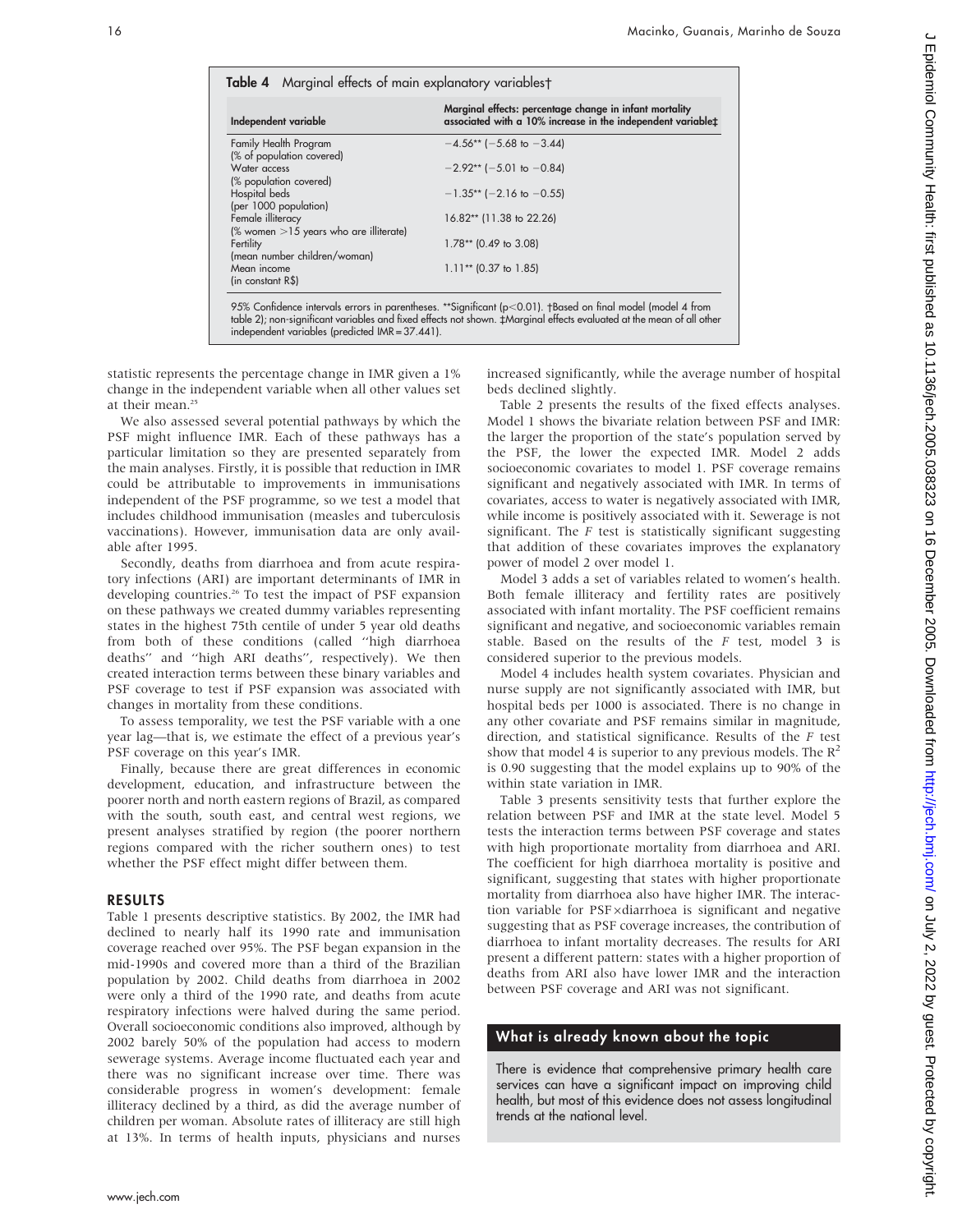Model 6 tests the extent to which immunisation coverage contributes to lower IMR. The results show that increased vaccination coverage for BCG and for measles is not associated with IMR at the state level. The inclusion of immunisation rates into the model did not change the direction or significance of the PSF variable.

Model 7 tests a one year lagged PSF variable to assess whether a prior year's expansion in PSF coverage affects IMR in the following year. The lagged PSF variable is negative and significant and of a slightly higher magnitude than the contemporaneous PSF variable, suggesting a temporal relation between PSF coverage and reductions in IMR.

Models 8 and 9 present analyses stratified by geographical region. In model 9 (north), PSF coverage, access to clean water, and physicians per capita were associated with lower IMR, whereas female literacy and fertility has a positive association. In model 10 (south), PSF coverage and hospital beds were associated with lower IMR, while nurses per capita were associated with higher IMR.

Table 4 presents the marginal effects of the main explanatory variables included in the final model (model 4 in table 2). Marginal effects have been multiplied by 10 to give a measure of the percentage change in infant mortality associated with a 10% increase in the independent variable. Controlling for all other covariates, a 10% increase in PSF coverage was associated, on average, with a 4.6% decrease in IMR. Improving water access by 10% was associated with a 3% reduction, and increasing hospital beds only a 1.35% reduction. Female illiteracy was the most important determinant of infant mortality: decreasing female illiteracy by 10% could reduce IMR by a greater amount than all other variables combined. Higher fertility and income per capita had a modest, positive association with IMR.

# DISCUSSION

The analyses presented here suggest that PSF coverage is independently associated with reductions in IMR: an increase in PSF coverage by 10% was associated with an average 4.6% decrease in IMR, controlling for other health determinants. Previous studies have emphasised the role of water supply, living conditions, and women's education on improving child health outcomes in Brazil.<sup>27</sup> <sup>28</sup> Our results confirm these findings, but suggest that expansion of the PSF programme adds an important complementary explanation for the decrease in infant mortality in Brazil seen since the programme began in the mid-1990s.

Previous studies found no significant association between availability of physicians and reductions in child mortality, a result confirmed by our analyses. This finding could be in part because the number of physicians per capita is not necessarily associated with increased provision of primary health care. Most physicians in Brazil are specialty trained and thus provide services to a more limited population than would a primary care provider.<sup>29</sup> The finding of no relation between nurses and IMR reductions was not expected given

# What this study adds

- This is the first study to assess the impact of Brazil's Family Health Program on infant mortality at the national level.
- The main determinants of infant mortality in Brazil include: primary care and hospital bed availability, clean water, income, women's literacy, and fertility.
- Family Health Program coverage was a significant contributor to improvements in infant mortality rates.

# Policy implications

- A broad based approach to improving child health, with primary health care at its core, can make considerable improvements in health outcomes.
- Publicly available secondary datasets could be used more fully in Brazil to asses the effectiveness of public policies at the national and state levels.

that nurses are increasingly being deployed in primary care settings, and are the clinical backbone of the PSF.<sup>9</sup> One explanation is that the PSF effect could be related more to how health workers are deployed (that is, as a community based, integrated, multifunctional team) rather than the total number of health workers providing care.

The result that availability of hospital beds was associated with lower IMR is consistent with the fact that an important component of IMR is neonatal mortality (mortality within the first month of life); an outcome strongly influenced by the availability and quality of care during and after delivery, special care for low birthweight babies, and some aspects of prenatal care.<sup>30</sup> The other component of IMR, post-neonatal mortality, is more strongly associated with preventive and primary care such as breast feeding, oral rehydration therapy, immunisations, and treatment of respiratory and other infections.31 Neonatal mortality has been linked to increased pre-term and low birthweight births and has become a more significant contributor to IMR in Brazil as post-neonatal mortality declined.<sup>32</sup> <sup>33</sup> The PSF would be expected to have a direct influence on post-neonatal mortality, as well as indirect effect on neonatal mortality through promotion of maternal health and nutrition, initiation of prenatal care, and identification and referral of potentially high risk births to specialists.<sup>34</sup>

The finding of a positive association between income and IMR is surprising given the importance of socioeconomic development to improvements in IMR. In the case of Brazil, the observed relation probably reflects an increase in income inequalities, which are associated with higher child mortality.35 36

In the region stratified analyses, the effect of the PSF is reduced for the more developed south, south east and central west regions where IMR has been lower relative to the north and north east. The PSF variable is nevertheless negative and significant for both regions. Interestingly, physician supply became a significant predictor of lower IMR in the north and north east, probably reflecting the shortage of physicians in this area: physicians per 10 000 averaged 2.6 in the north region compared with 10.6 in the south east.<sup>9</sup>

This study explored several pathways through which the PSF might influence child health. The first of these is through reduction of deaths attributable to diarrhoea. The results of the interaction terms suggest that as PSF coverage increases, the contribution of diarrhoea deaths to IMR tends to decrease, suggesting one potential mechanism of PSF action.

The results from the ARI variables are more complex. The interaction term is not significant, but the dummy variable for ''high ARI mortality'' was significant and negative, suggesting that higher ARI mortality was associated with lower IMR. It may be that ARI deaths happen more frequently in children older than 1 year; we might have found a positive relation with the PSF if our outcome variable had been under 5 mortality rather than IMR. Regional differences may also help to explain this finding. An examination of the data by state shows that diarrhoea was persistently a larger problem in the north and north eastern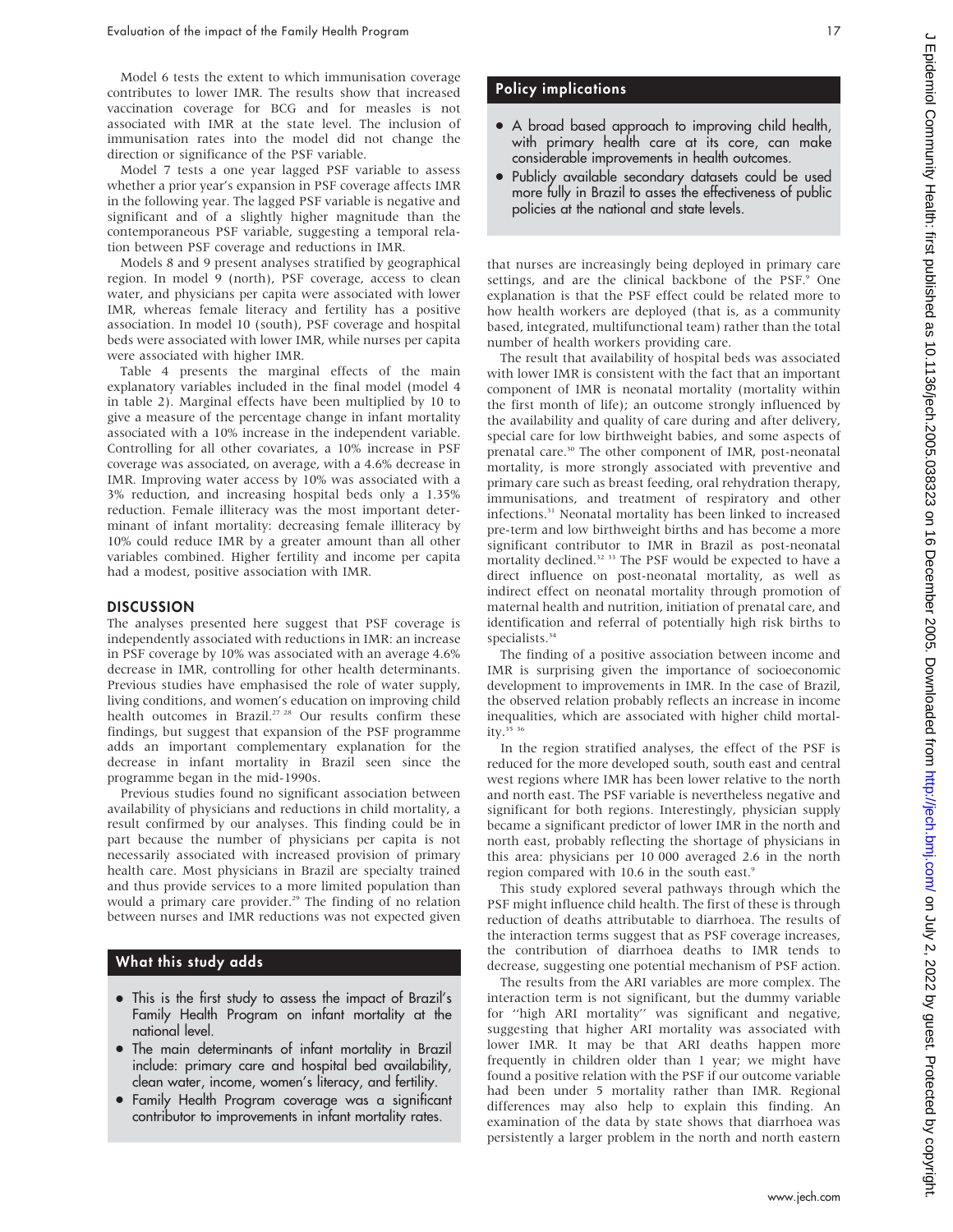parts of the country, while ARI seems to have been a larger problem in south, south east and central western regions in early and mid-late 1990s (where IMR was lower overall). But then in the late 1990s the proportion of ARI deaths declined rapidly in the south and overall rates became similar for both regions. This heterogeneous trend may not have been accurately captured in the regression analyses.

The fact that immunisation rates were not significant predictors of IMR was expected given the already high levels of coverage (over 90%) in most states.

### **Limitations**

Because this study was carried out using ecological measures, we could not directly test whether the reductions in IMR occurred within families that visited the Family Health Program; to make that claim would be to commit an ecological fallacy. We believe there is a plausible causal chain linking PSF participation with better child health. There is evidence that Family Health Program clients regularly receive health education about breast feeding, use of oral rehydration therapy, immunisation, and infant growth monitoring.7 There is also evidence that the PSF can provide quality primary care that is comprehensive, family oriented, longitudinal, and community oriented.<sup>37</sup> In a study of the PSF in eight large urban centres, more than three quarters of clients interviewed believed that child health services were of good quality and that the PSF was responsible for improvements in the health of the neighbourhood and their family.<sup>7</sup> Participation in the PSF programme within these large municipalities was associated with improved immunisation rates, breast feeding rates, and maternal management of diarrhoea and respiratory infections.<sup>38</sup> Preliminary evidence suggests that the PSF programme decreases financial barriers to access.<sup>39</sup> Finally, several studies have shown that in areas where the PSF or similar programmes have been implemented, infant mortality has actually declined.<sup>11 40</sup>

Although the results presented here seem to be robust to a number of different specifications, several limitations merit discussion.

Firstly, ecological analyses are prone to omitted variable problems. That is, there could be some latent, unmeasured variable (such as malnutrition) that is confounding the apparent relation between PSF and IMR. In this case, the existence of such a variable is unlikely given that we used a full model of health determinants, included state fixed effects to control for time invariant unobserved characteristics of states, included year fixed effects to control for unobserved factors that affect all states in each given year, and tested several pathways and alternative explanations. The high  $R^2$ values of the regression models suggest that they do a good job explaining the variation in IMR.

Secondly, the implementation of the PSF can differ greatly from municipality to municipality and the programme itself has evolved over time. PSF expansion has not necessarily occurred in the most deprived municipalities and the distribution of PSF coverage is not uniform within states.<sup>43</sup> External factors, such as the availability of pharmaceuticals or access to needed specialty or hospital care can also undermine potential health gains derived from this model of primary care delivery.<sup>41 42</sup> Our study could not control for these limitations.

# Conclusions

This study has shown the use of ecological analyses using publicly available secondary data for the evaluation of public health programmes. Despite the limitations presented by these analyses, they have the benefit of providing timely, policy relevant information on the performance of the Family

Health Program at the national level. The results showed that PSF expansion, along with other socioeconomic developments, were consistently associated with reductions in infant mortality. The policy implication is that a broad based approach to improving child health, with primary health care at its core, can make considerable improvements in outcomes. To more fully inform policy, future studies should assess the cost effectiveness of PSF expansion, its impact on adult health and equity, and estimate impacts at other levels of analysis (for example, municipal and individual levels).

#### Authors' affiliations .....................

J Macinko, Department of Nutrition, Food Studies, and Public Health, New York University, USA

F C Guanais, Robert F Wagner Graduate School of Public Service, New York University

M Marinho de Souza, Faculty of Medicine, University of São Paulo and University of Cuiabá; Secretariat of Health Surveillance, Ministry of Health of Brazil

Funding: this study was partially supported by the New York University Steinhardt School of Education and the Brazilian Ministry of Health. Frederico Guanais is supported by the National Council for Research and Development (CNPq). The conclusions presented in this paper represent the opinion of the authors alone.

Competing interests: none declared.

#### **REFERENCES**

- 1 Brazil. Constitution of the Federative Republic of Brazil. (In Portuguese). Brasília, Brazil, 1988.
- 2 de Andrade LOM, Pontes RJS, Martins Junior T. A descentralização no marco da Reforma Sanitária no Brasil. Rev Panam Salud Publica 2000;8:85–91.
- 3 Abrantes Pego R, Almeida C. [Theory and practice of the health systems reforms: the cases of Brazil and Mexico] (In Spanish). Cad Saude Publica 2002;18:971–89.
- 4 Ministério da Saúde. Programa Saúde da Família. Brasília, DF: Ministério da Saúde, 2001.
- 5 Ministério da Saúde. Programa Agentes Comunitários de Saúde. Brasília, DF: Ministério da Saúde, 2001.
- 6 Sistema de Informação de Atenção Básica (SIAB). http:// www.datasus.gov.br/siab/siab.htm, (accessed 23May 23 2005).
- 7 Escorel S, Giovanella L, Mendonça MH, et al. Avaliação da Implementação do Programa Saúde da Família em Dez Grande Centros Urbanos. Síntese dos Principais Resultados. Brasilia: Ministério da Saúde, Secretaria de Políticas de Saúde, 2002.
- 8 Viana AL, Pierantoni CR. Indicadores de Monitoramento da Implementação do PSF em Grandes Centros Urbanos. Brasilia: Brazilian Ministry of Health, Department of Primary Care, 2002.
- 9 Ministério da Saúde. Avaliação normativa do Programa Saúde da Família no Brasil. Brasília: Sectária de Assistência à Saúde, Departamento de Atenção Básica, 2004.
- 10 **Conill EM**. [Primary care policies and health reforms: an evaluative approach<br>based on an analysis of the Family Health Program in Florianopolis, Santa<br>Catarina, Brazil, 1994–2000]. *Cad Saude Publica* 2002;**18(**suppl)
- 11 Serra R. Uma avaliação empírica do impacto saúde da família sobre a saúde infantil no estado de São Paulo. Trabalho submetido ao Prêmio Economia da Saúde, IPEA. Brasília: DF, 2005.
- 12 Klein RJ, Hawk SA. Health status indicators: definitions and national data. Healthy People 2000 Stat Notes 1992;1:1-7
- 13 Ministry of Health of Brazil. Informações de Saúde. http:// tabnet.datasus.gov.br/tabnet/tabnet.htm.
- 14 Instituto de Pesquisa Econômica Aplicada (IPEA). Dados macroeconômicos e regionais. http://www.ipeadata.gov.br (accessed May 2005).
- 15 Brazilian Institute of Geography and Statistics. Banco multidimensional de
- estatísticas 2005. http://www.ibge.gov.br/.<br>16 Szwarcwald CL, Leal Medo C, de Andrade CL, *et al.* [Infant mortality estimation in Brazil: what do Ministry of Health data on deaths and live births say?]. Cad Saude Publica 2002;18:1725–36.
- 17 Rede Interagencial de informações para a saúde (RIPSA). Indicadores básicos para a saúde no Brasil. Brasilia, Brasil: Organização Panamericana da Saúde/OMS, 2002.
- 18 Wang L. Determinants of child mortality in LDCs. Empirical findings from demographic and health surveys. Health Policy 2003;65:277–99.
- 19 Moore D, Castillo E, Richardson C, et al. Determinants of health status and the influence of primary health care services in Latin America, 1990–98. Int J Health Plann Manage 2003;18:279–92.
- 20 **Allison P**. Missing data. Thousand Oaks, CA: Sage, 2002.<br>21 **Little RJ** Rubin DB, *Statistical analysis with missing data* N
- Little RJ, Rubin DB. Statistical analysis with missing data. New York: Wiley, 1987.
- 22 Wooldridge J. Econometric analysis of cross section and panel data. Cambridge, MA: The MIT Press, 2002.